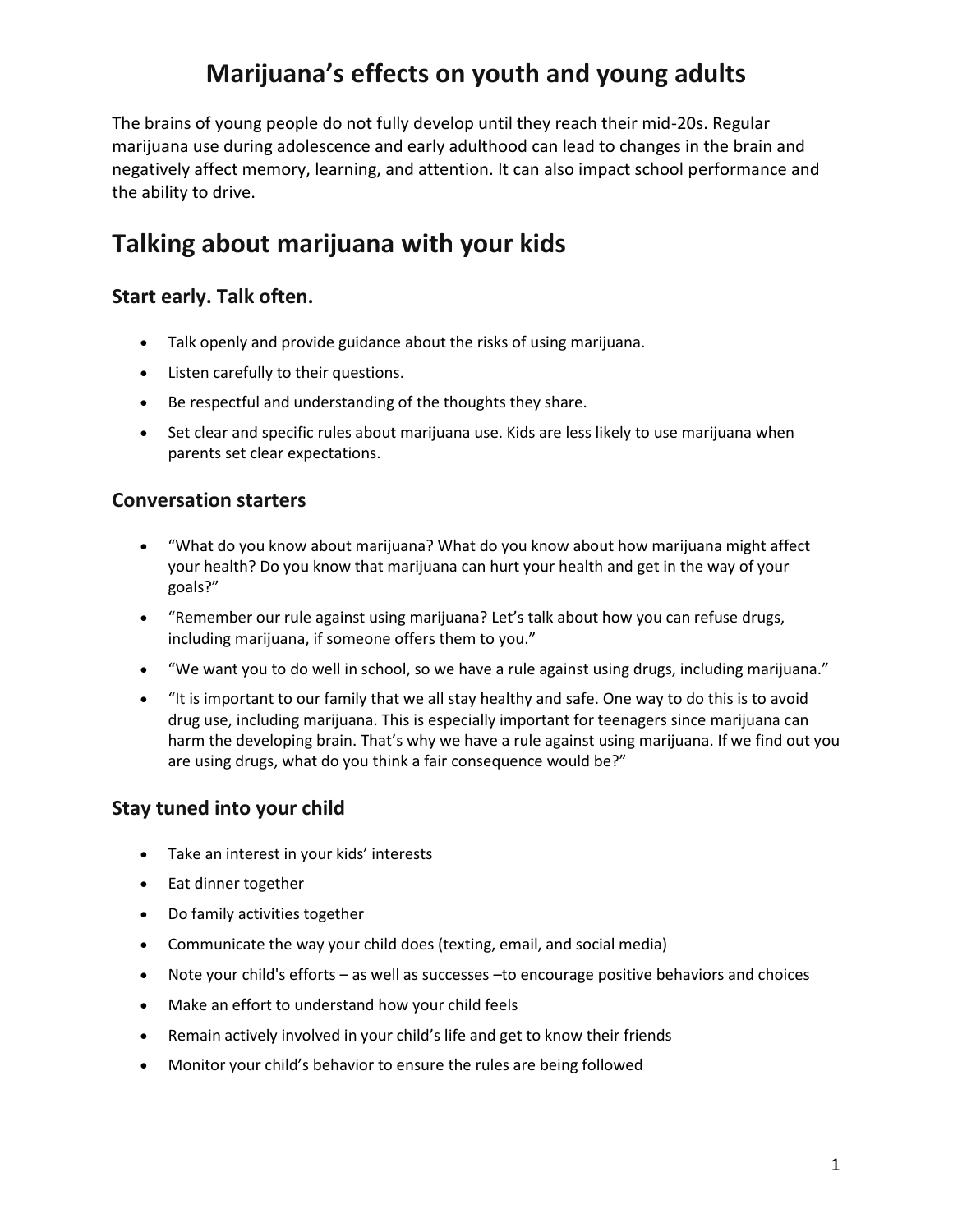## **Marijuana's effects on youth and young adults**

## **Recognizing if a young person is using marijuana**

As kids grow and mature, changes are to be expected. However, there are some changes in your child's behavior that could be signs of possible marijuana use.

### Someone high might:

- Seem dizzy or uncoordinated
- Seem silly and giggly for no reason
- Have very red, bloodshot eyes and/or use eye drops
- Have a hard time remembering things that just happened

#### Someone using marijuana regularly might:

- Have an odor on clothes and in the bedroom
- Use incense and other deodorizers in their living space
- Increase their use of perfume, cologne, or breath mints
- Wear clothing or jewelry or have posters that promote drug use
- Have items used with drugs such as pipes, bongs, scales, rolling papers, blunt wraps, vapor pens or other devices used for vaping

\*sourced from Mass.gov/info-details/marijuana-info-for-parents-and-caregivers